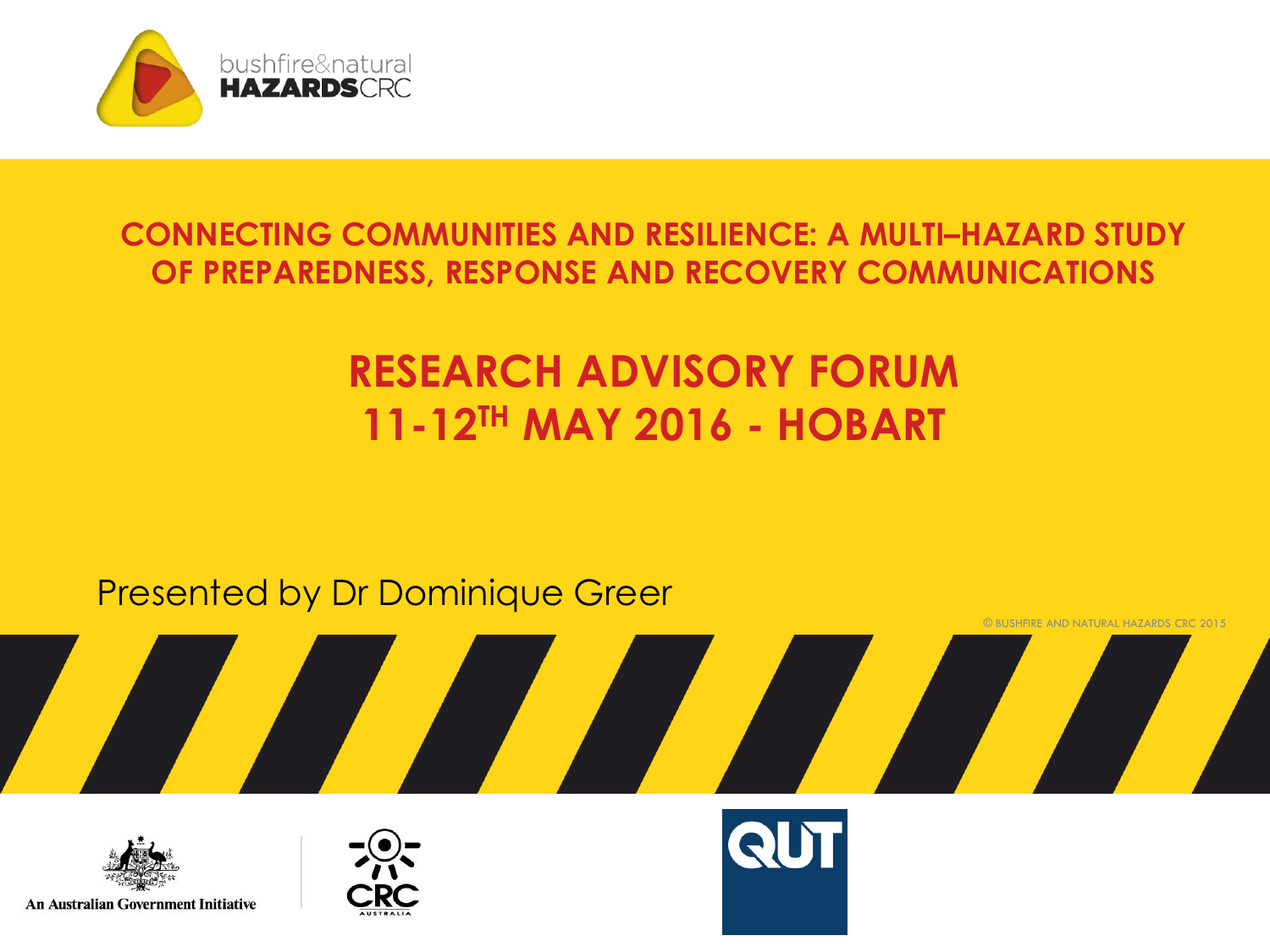### **INTERDISCIPLINARY RESEARCH**

The project aims to develop **evidence-based strategies that motivate appropriate action** and increase informed decisionmaking during the **response** and **recovery** phases of disasters.



#### [paula.dootson@qut.edu.au](mailto:paula.dootson@qut.edu.au)

bnhcrc.com.au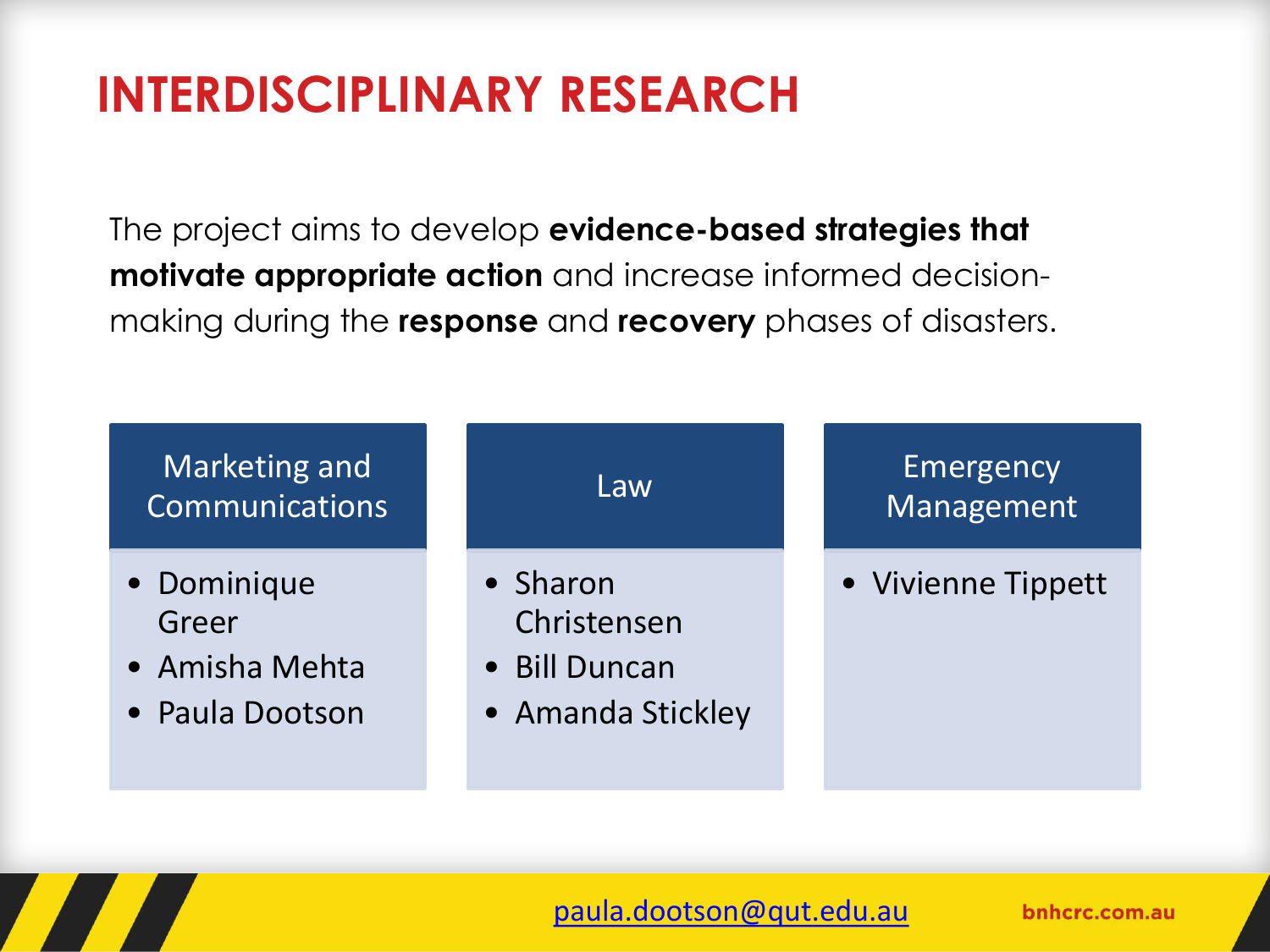### **WORK PACKAGES TO DATE**

- 1. Policy analysis of national, state, and local emergency management plans and relevant Acts
- 2. Social media analysis of emergency communications
- 3. Assessing message comprehension of emergency warnings
- 4. Experiments on message compliance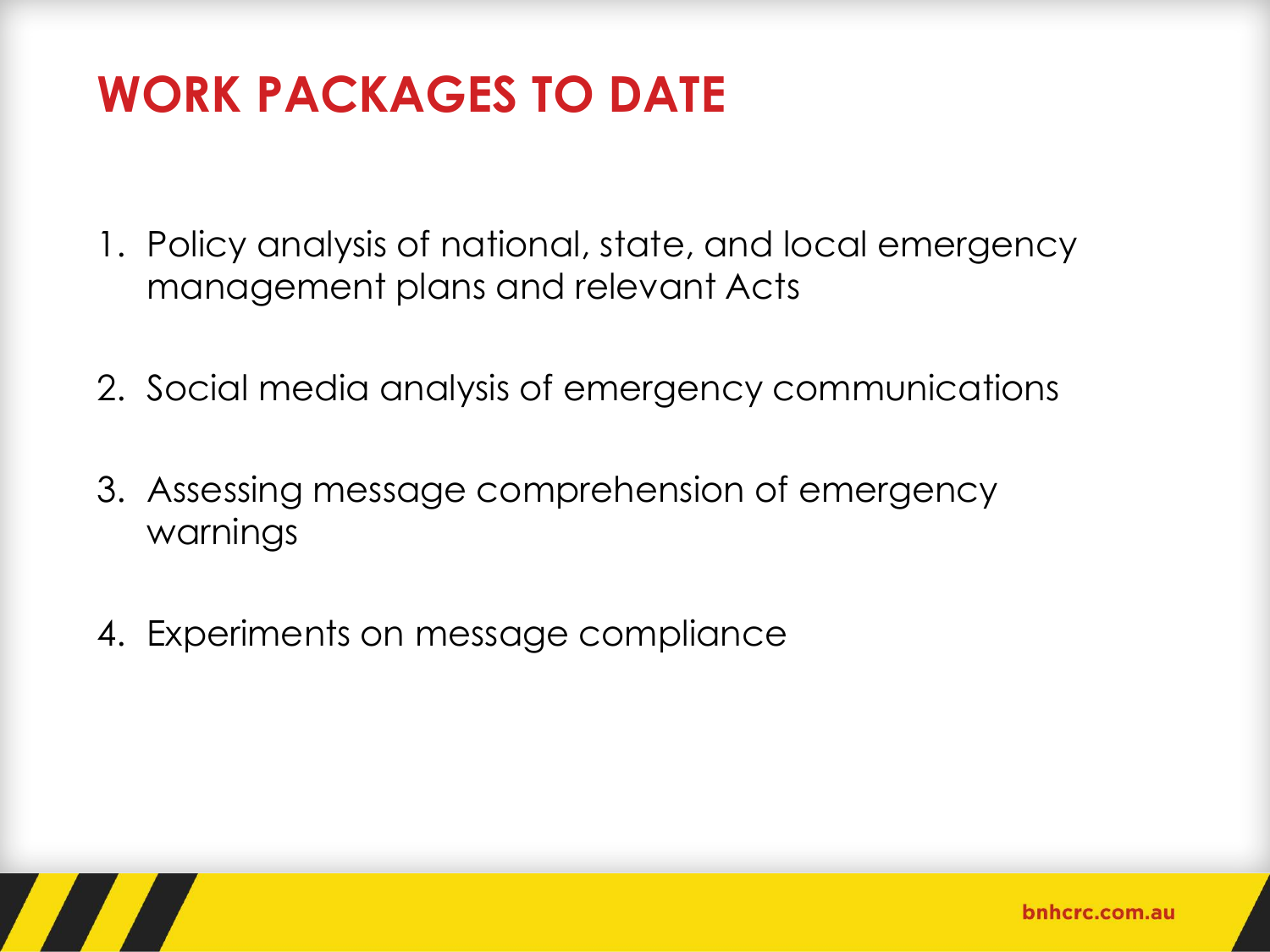## **PACKAGE 1: POLICY ANALYSIS**

**Aim:** Investigate coherence between Acts and the emergency management plans at national, state, and local levels to identify faciliators and inhibitors to communication in the response and early recovery phases of a natural hazard.

#### **Key recommendations**:

- 1. There is (dis)advantageous **flexibility** in regulation that may lead to architectural incoherence in the regulatory system but such flexibility may be necessary to **respond to complex situations** in chaotic systems that are not accounted for in policy but are within the resource constraints of the responding agency.
- 2. Not every situation can be planned for. When operationalizing policy in chaotic systems, **responders need to be empowered** to make their own judgments.
- 3. When **cross-agency cooperation** is required, horizontal alignment and prescription in regulatory components is especially important, as it creates the greatest opportunity for conflict between responding agencies leading to interaction complexity.

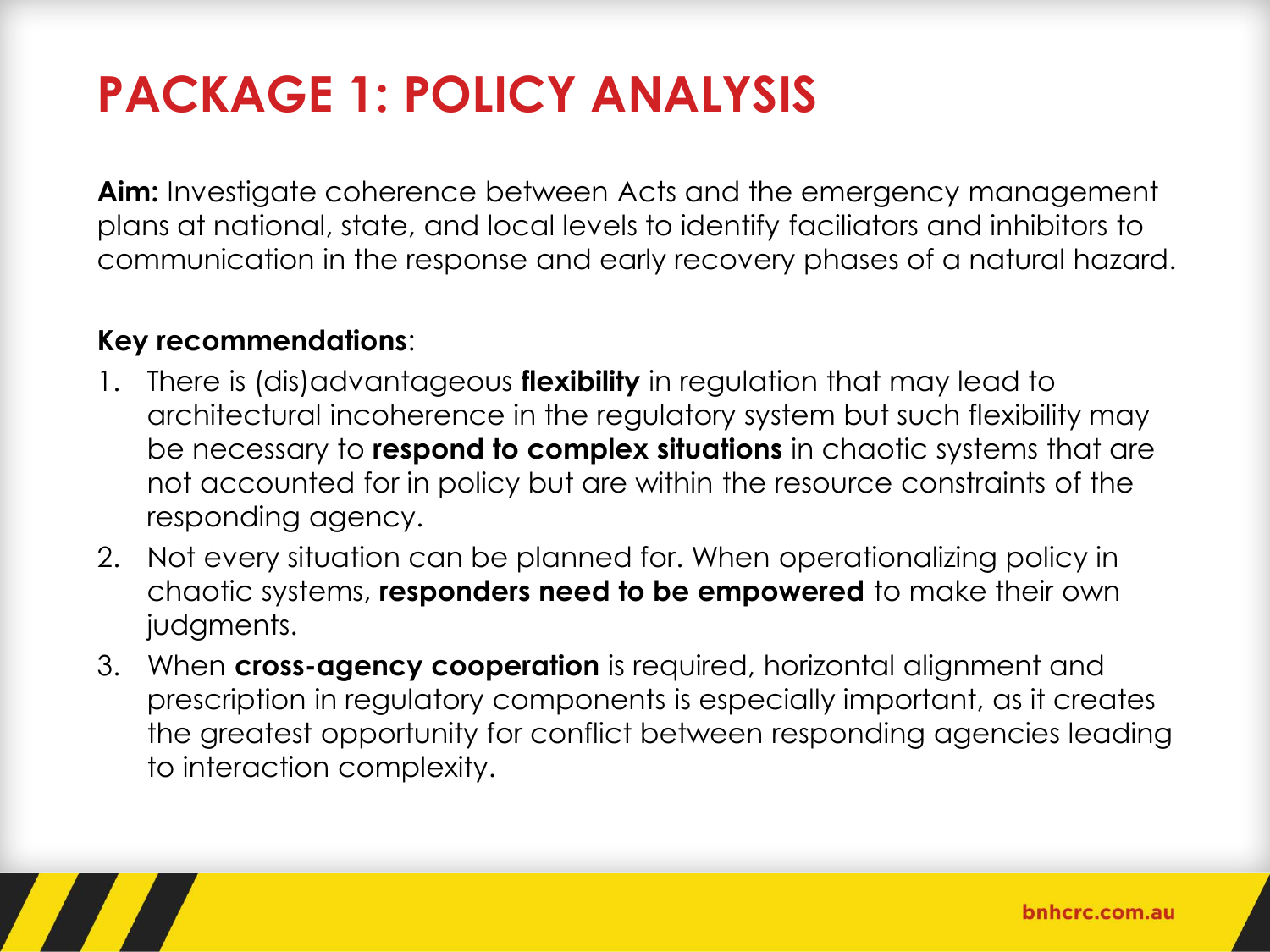# **PACKAGE 2: SOCIAL MEDIA CASE STUDY**

**Aim:** Explore the different ways in which different groups communicate during a natural disaster including the community, emergency services agencies, businesses, government agencies, and the media.

#### **Key recommendations:**

- 1. Add **precision** to updates and instructions
- 2. Integrate stories that **personalise** risk to reflect trends in community Tweets
- 3. Recognise power of emotions and engage in **preparation at appropriate times during recovery**
- 4. Ground-truth confirm cause of damage and overcome familiarity bias for next disaster – **anchoring for next event**

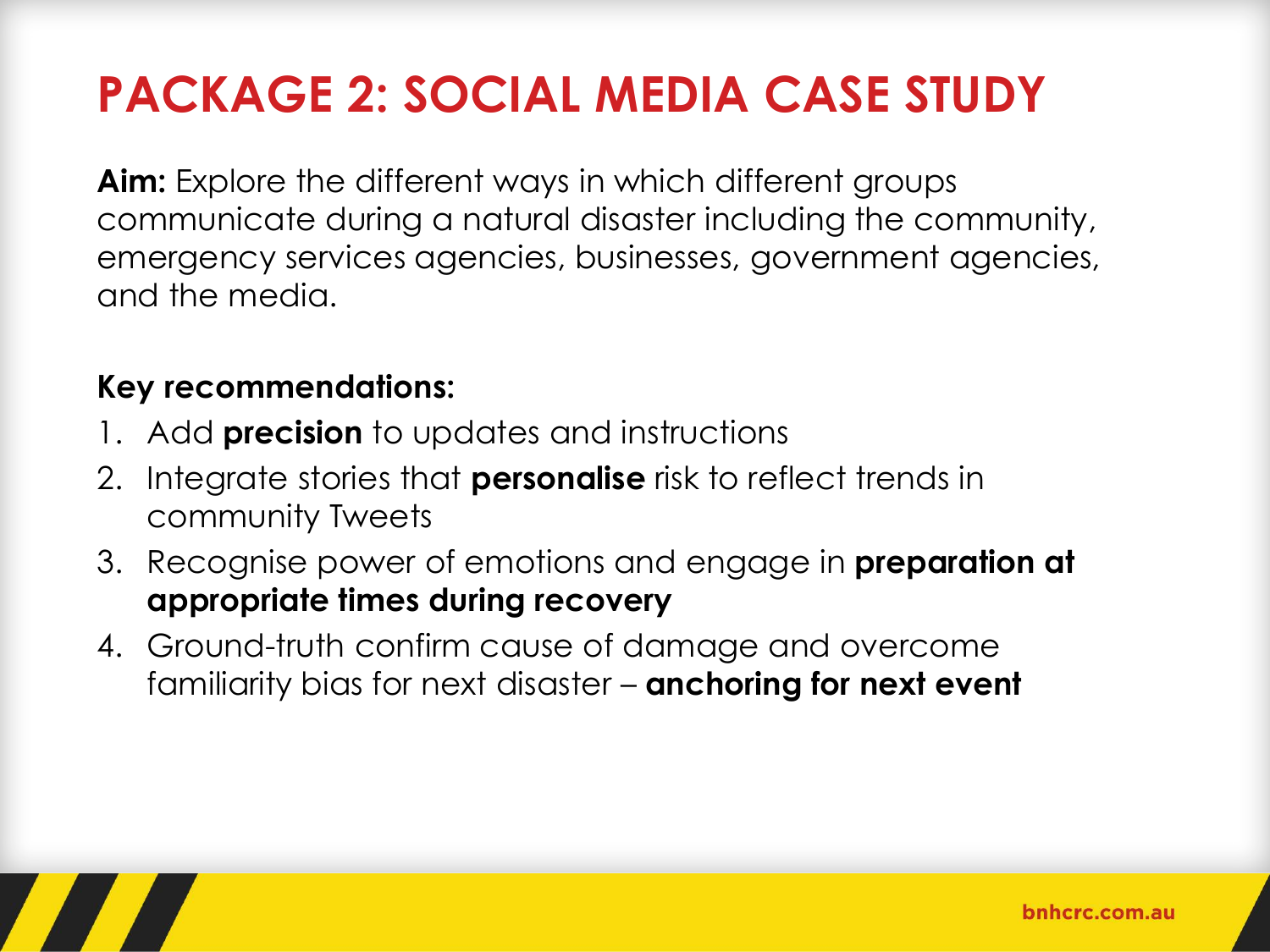### **PACKAGE 3: COMMUNITY MESSAGE COMPREHENSION**

**Aim:** Investigate how the community comprehend emergency warning messages

#### **Key findings:**

- 1. Remove **barriers** to information and make information easy to access.
- 2. Messages are personalised by naming the affected location and using visuals.
- **3. Personalisation** of risk is the evacuation trigger.
- 4. Readability can be improved through **stylised** messages.
- 5. Messages should assume **no preparation, no hazard knowledge, and no geographic knowledge** to appeal to the majority of the population.
- **6. Time** between updates is an unintended signal of risk.
- 7. Ensure **accuracy when cross posting messages** because individuals get their information from familiar sources, which are not always the official lead agency in an event.
- 8. The **presence** (and sometimes absence) of **responders** can lead to overreliance on emergency responders or optimism bias that the event is being handled, which then delays community action.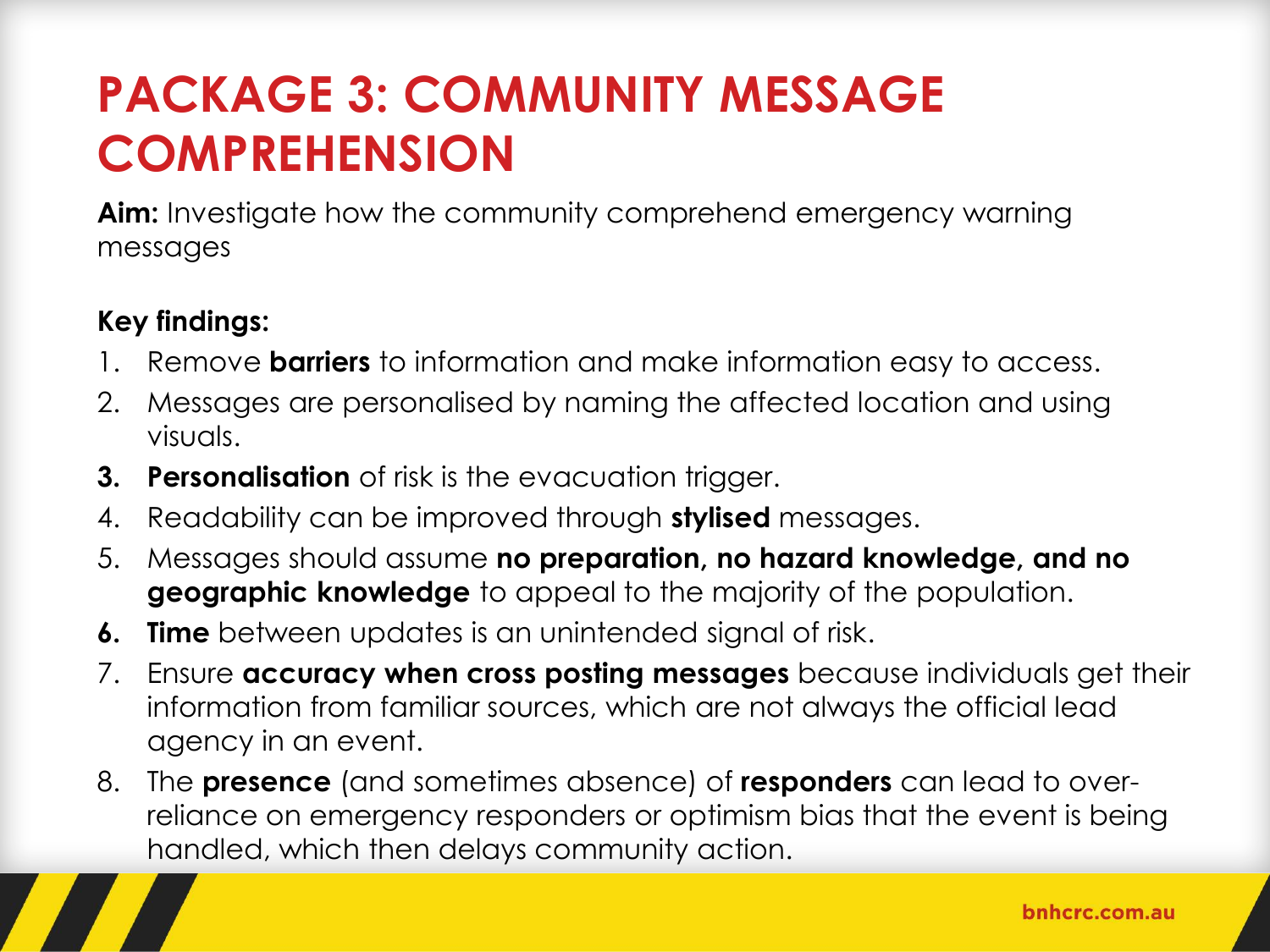### **PACKAGE 4: MESSAGE COMPLIANCE EXPERIMENTS**

**Aim:** Add empirical depth to findings in the focus groups, generalising the findings, and testing best practice emergency warnings prior to field testing by end users

### **Work in progress:**

- 1. Stylised messaging
- 2. Presence of responders
- 3. Time as proxy for severity
- 4. Message ordering
- Also: Personalisation, deadlines, framing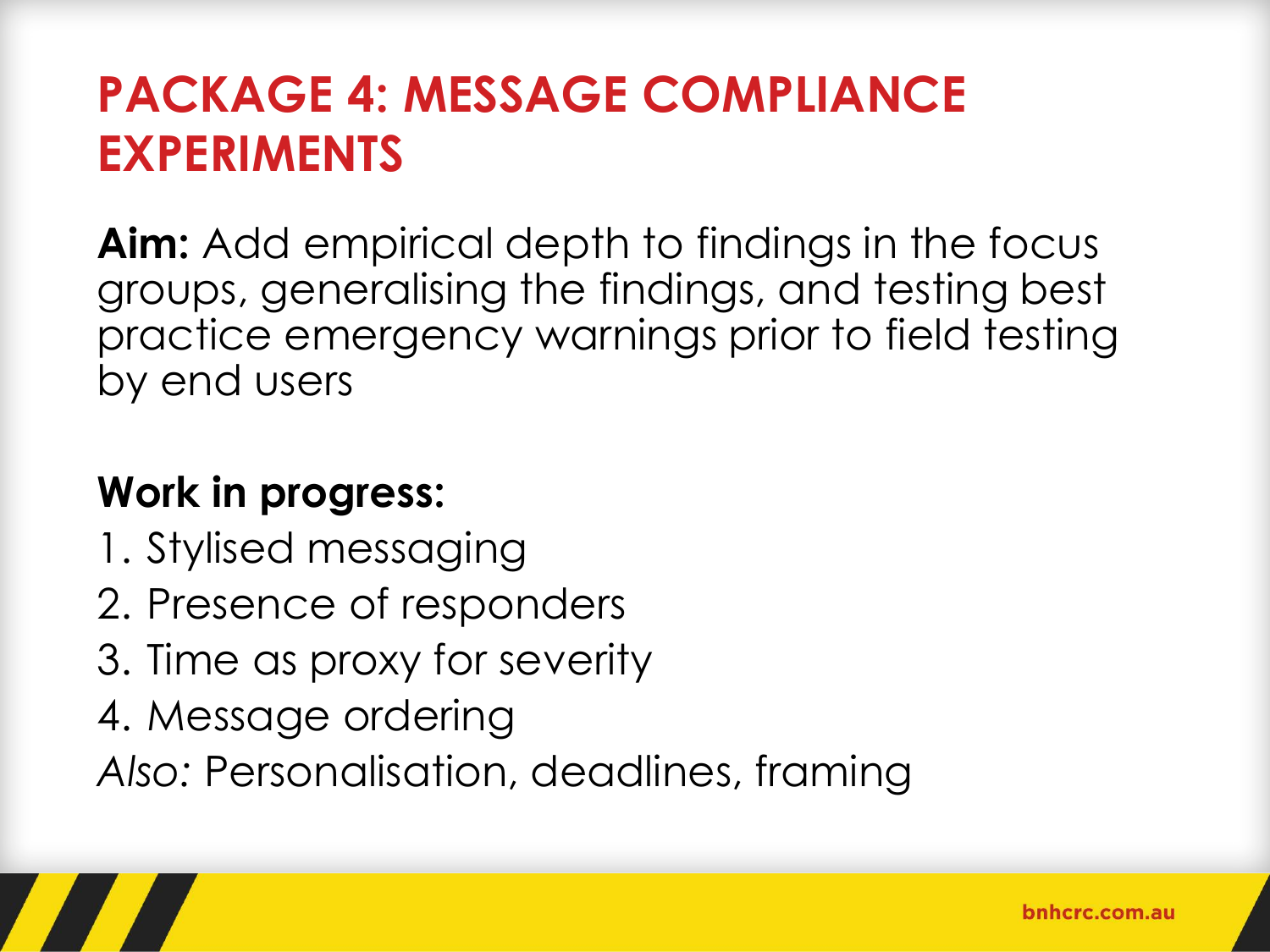### **UTILISATION PLANNING**

National Review of Warnings and Information (2014) finding:

*"It would appear that many practitioners are aware of a range of research and of many post- incident inquiries, but that few have time available to reflect upon and apply the findings. Continued effort to summarise, present and 'make ready' research for agencies to easily utilise would be valuable."* 

- 1. Decision-support tool (aka. Warning Wizard)
- 2. Best practice emergency warning messages: through consulting, workshops or hard deliverable
- 3. Input to doctrinal documents
- 4. Auditing and compliance with best practice
- 5. Legacy content: reporting, podcast overviews, best practice messages